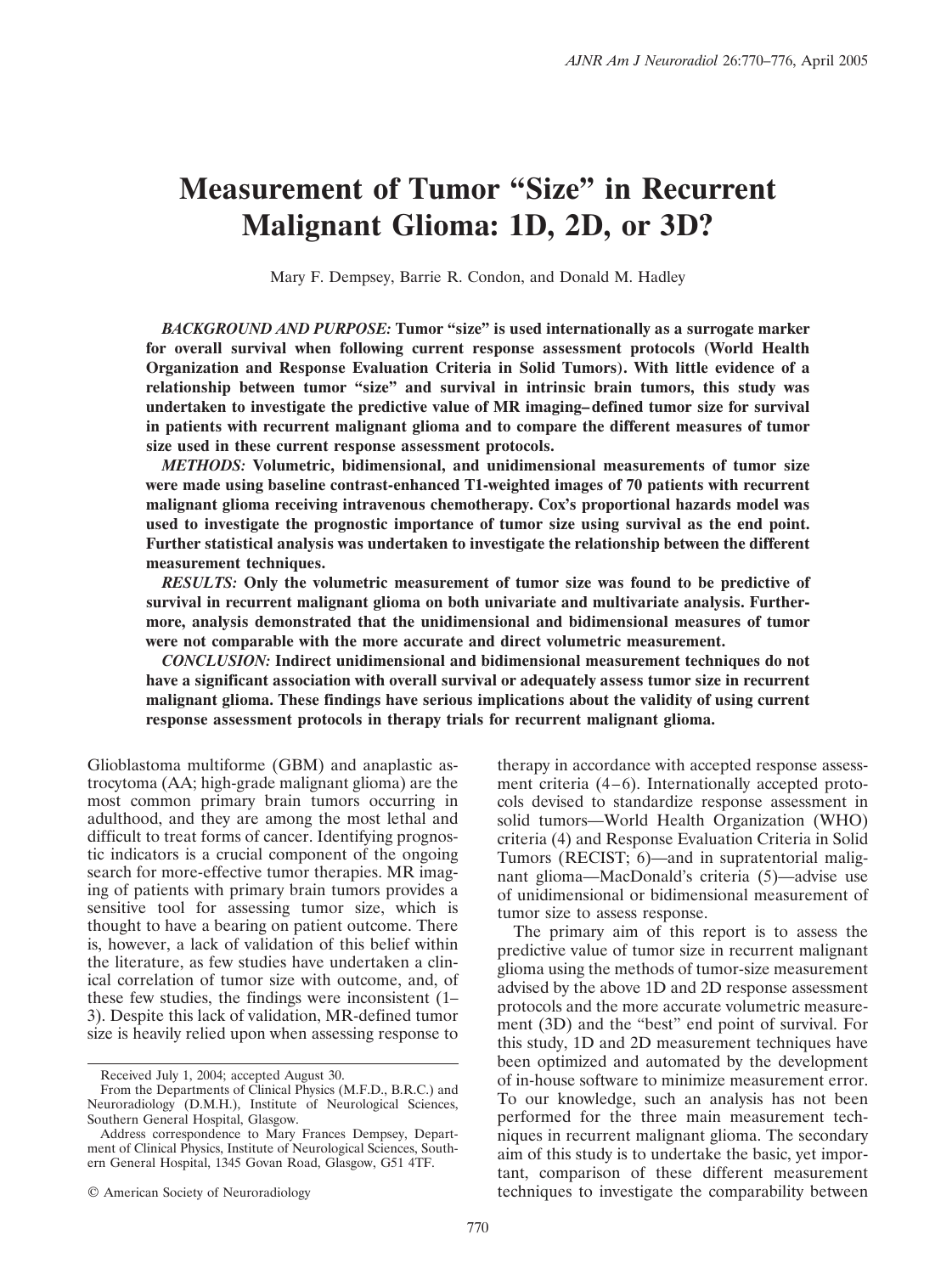these nondirect measures (1D and 2D) and the direct measure (3D) of actual tumor size.

#### **Methods**

We retrospectively reviewed the MR imaging data of 70 patients enrolled in a multicenter phase II clinical trial of intravenous RMP-7 (Cereport) and Carboplatin for the treatment of recurrent glioma (7). Patients were enrolled in the study if they had a radiographically measurable recurrence of a pathologically documented AA or GBM in accordance with WHO criteria. Recurrent disease was defined as an increase in tumor size (on MR imaging or CT) with deterioration in neurological status relapsing after a progression free interval of greater than 3 months. Patients were included in the trial if they were older than 18 years with a Karnofsky index  $>60$  (this is a performance measure for rating the ability of a person to perform usual activities) with an expected lifespan of at least 8 weeks. RMP-7 is a drug that, by a receptor-mediated mechanism, modifies the permeability of the blood-brain barrier (BBB) throughout the tumor and around the peripheral infiltrations for a short time to allow entry of the chemotherapeutic agent, Carboplatin. All patients were treated at centers in France, Sweden, and the United Kingdom between 1994 and 1996.

A 3D T1-weighted imaging protocol with contrast enhancement (0.1 mmol/kg gadopentetate dimeglumine) was followed at each center resulting in images of similar resolution and section thickness (voxel dimensions,  $0.98 \times 0.98 \times 2.8$  mm). Because this was a multicenter trial, the images were acquired in different MR systems but all operating at a 1.5T field strength. Because of variations between manufacturers, individual sites were unable to duplicate sequences exactly, and images were acquired using one of two 3D sequences selected to produce optimal enhancement on T1-weighted images (MPRAGE [TR, 10 ms; TE, 4 ms] or 3D FLASH [TR, 30 ms; TE, 6 ms]) appropriate to the MR system. The baseline MR images were anonymized and transferred electronically to a centralized processing unit at our institution—which was not involved in treatment—to allow analysis by a single consulting neuroradiologist, blinded to the clinical data and outcome (D.M.H.). Analysis involved manual outlining of contrast enhancement on T1-weighted images using a standardized windowing protocol, maximizing gray and white matter contrast while ensuring areas of contrast enhancement could be delineated from white matter, to obtain a 3D measure of tumor volume (mm<sup>3</sup>) as illustrated in Fig 1.

In-house software was developed, using Microsoft Excel and Visual Basic, to convert these regions to coordinate data and objectively calculate the maximum diameter for each region to obtain a 1D measurement of tumor size (Appendix). When more than one region per section was observed, the maximum diameters were summed in accordance with RECIST (6). Standardizing measurement in the case of multiple foci was one of the main motivations for producing this revised set of response assessment guidelines (RECIST), because previous guidelines did not offer clear advice on their inclusion/exclusion. The overall largest diameter (or summed diameters) was then recorded as the 1D measurement of tumor size. This measurement was converted to a bidimensional measurement by multiplication with tumor length in the perpendicular sagittal plane. Validation of this technique was undertaken using simulated lesions with known maximum diameters. Although these calculations were computationally demanding (eg,  $>1$  hour per image volume), this method eliminated further error involved in the visual estimation of maximum diameters.

Survival was calculated in days from the time of diagnosis of recurrence to time of death (with patients having intravenous chemotherapy between these times) regardless of cause or



Fig 1. Image showing software used (developed for Alkermes, Inc., by Evergreen Technologies, Inc., 00000, ME) by neuroradiologist to outline areas of enhancement manually on each transverse section to determine tumor volume.

censoring at last follow-up. Survival data were analyzed using Cox's proportional hazards model (8). The 5% significance level was chosen for univariate and multivariate analysis. Multivariate techniques were applied to determine the joint effects of other potential prognostic variables acting simultaneously to select out the variables that are independently most closely related to survival. Although there are various established prognostic factors for patients with newly diagnosed malignant glioma—including age, histology, extent of surgery, and performance status—prognostic factors for patients with recurrent disease are not so well established. One group has performed an analysis of potential prognostic variables (histology, age, performance status, and salvage therapy) in recurrent highgrade glioma and found histology (whether AA or GBM) to be the dominant factor in determining outcome (9). Because several studies with similar findings are required before we achieve "established" prognostic factors, for this study we have included in the model several potentially prognostic variables: age, sex, whether the patient had previous chemotherapy, and histologic grade (AA or GBM). Unfortunately, because of the retrospective and multicentric nature of this analysis, pathological information of actual tumor grade (AA or GBM) at recurrence was available only in the chemotherapy-naive group  $(n =$ 35; 37% AA and 63% GBM). The remaining patients ( $n = 35$ ), were known to be 40% AA and 60% GBM. Information on the extent of any previous surgery at initial diagnosis was not available and could not be included in this analysis (surgery was not performed when recurrence was diagnosed); performance status was not assessed, as inclusion criteria required all patients to have a Karnofsky index  $>60$ .

The age of patients included in this study ranged from 24 to 68 years (mean age,  $45.6 \pm 10.7$  years). Fifty-one patients were male, and 19 were female. Thirty-five of the 70 patients had previously undergone chemotherapy, whereas 35 were chemotherapy-naive. Actual tumor grade (AA or GBM) was known only in the chemotherapy-naive group (13 AA and 22 GBM). Age and tumor size were entered in the analysis as continuous covariates, whereas the other covariates (sex, previous chemotherapy, and tumor grade) were entered as binary coded factors. The median survival of the 70 patients was 196 days.

Measurement techniques were compared using standard statistical methods for comparing measures (10). Because the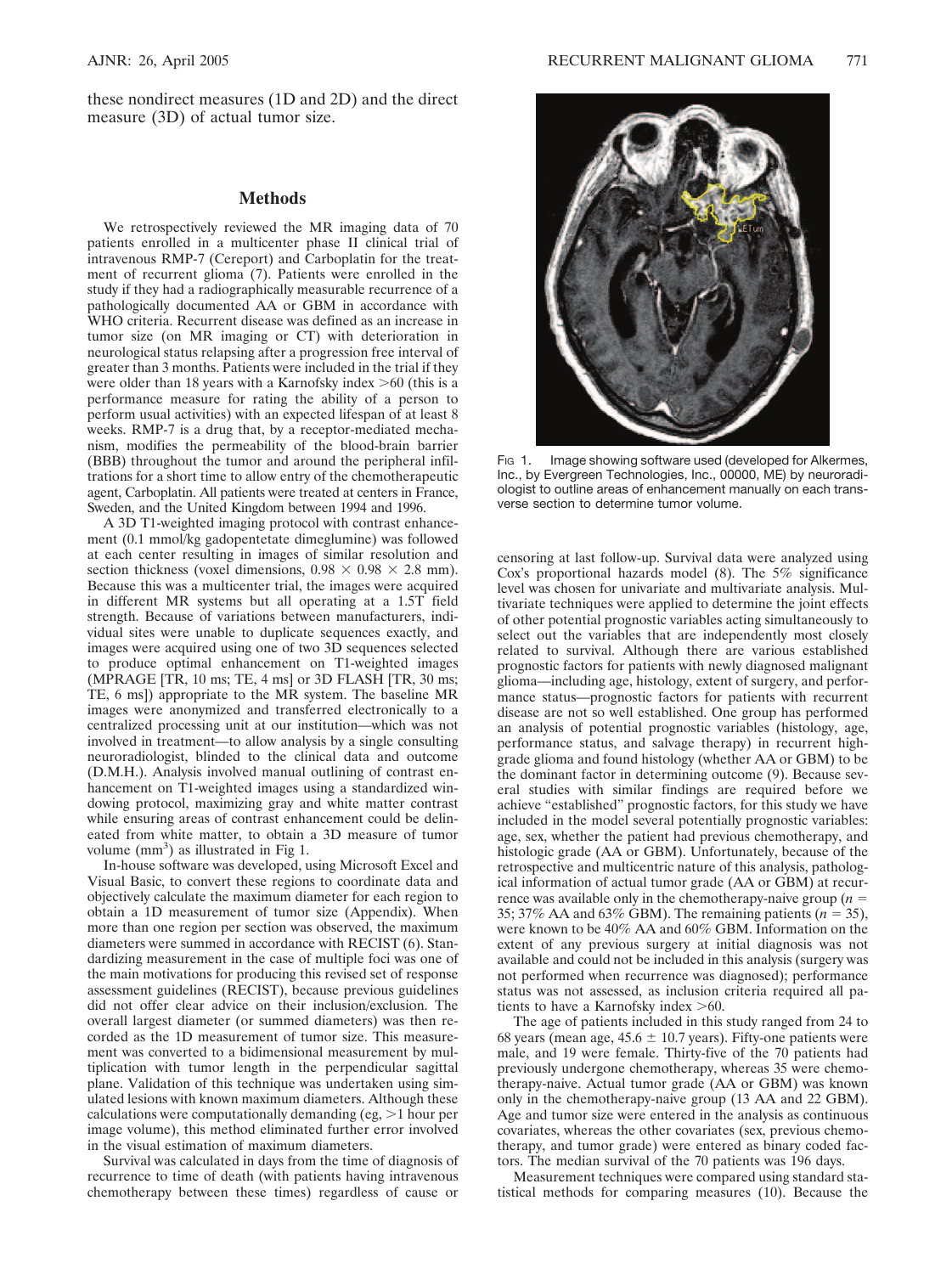**TABLE 1: Summary of 1D, 2D and 3D measures of tumor size**

|         | ID<br>(mm) | 2D<br>$(mm^2)$ | 3D<br>$\text{mm}^3$ | $1D\rightarrow2D$<br>$\text{m}^2$ | $1D\rightarrow3D$<br>$\rm (mm^3)$ | $2D \rightarrow 3D$<br>$\text{m}^3$ |
|---------|------------|----------------|---------------------|-----------------------------------|-----------------------------------|-------------------------------------|
| Minimum | 2.8        | 22.5           | 53.5                | 6.2                               | 11.6                              | 80.3                                |
| Maximum | $206.6*$   | 22645.4*       | 131387.4            | 33501.7*                          | 4613963.1*                        | 2564157.0*                          |
| Mean    | 78.6       | 4240.2         | 34416.5             | 5922.4                            | 454253.8                          | 253035.7                            |

\*Such large maximum values originate from images with several regions of contrast enhancement outlined separately and consequent summation of the appropriate diameters resulting in a large 1D measurement and subsequent conversions.

| TABLE 2: Cox model applied to assess the effect of 1D measured tumor size on survival |  |  |
|---------------------------------------------------------------------------------------|--|--|
|---------------------------------------------------------------------------------------|--|--|

|                | Univariate Analysis    |                           |                   |         | Multivariate Analysis  |                           |                   |         |
|----------------|------------------------|---------------------------|-------------------|---------|------------------------|---------------------------|-------------------|---------|
| Covariate      | Coefficient<br>$(b_i)$ | <b>HR</b><br>$[exp(b_i)]$ | 95% CI            | P-value | Coefficient<br>$(b_i)$ | <b>HR</b><br>$[exp(b_i)]$ | 95% CI            | P-value |
| Age            | 0.036                  | 1.039                     | $(1.014 - 1.064)$ | .002    | 0.036                  | 1.037                     | $(1.013 - 1.062)$ | .002    |
| <b>Sex</b>     |                        |                           |                   | .015    |                        |                           |                   | .045    |
| Female         | (0.00)                 | (1.00)                    |                   |         | (0.00)                 | (1.00)                    |                   |         |
| Male           | 0.725                  | 2.070                     | $(1.153 - 3.715)$ |         | 0.625                  | 1.868                     | $(1.015 - 3.436)$ |         |
| Previous       |                        |                           |                   | .096    |                        |                           |                   | .545    |
| Chemotherapy   |                        |                           |                   |         |                        |                           |                   |         |
| N <sub>0</sub> | (0.00)                 | (1.00)                    |                   |         | (0.00)                 | (1.00)                    |                   |         |
| Yes            | 0.433                  | 1.542                     | $(0.926 - 2.566)$ |         | 0.164                  | 1.178                     | $(0.684 - 2.000)$ |         |
| 1D Size        | 0.067                  | 1.069                     | $(0.997 - 1.147)$ | .062    | 0.052                  | 1.053                     | $(0.182 - 1.129)$ | .146    |

 $HR = hazard ratio, CI = confidence interval$ 

measurement techniques (1D, 2D, and 3D) produce results of different dimensions, these measurements were converted into area or volume measurement as appropriate by assuming circular or spherical geometry to eliminate bias during measurement comparison.

## **Results**

## *Predictive Value of Tumor Size*

Cox's proportional hazards model was used to investigate the dependence of survival on the measurements of tumor size at baseline for 70 patients with recurrent malignant glioma taking into account the effect of age, sex, tumor grade, and previous chemotherapy. Table 1 summarizes the range of tumor-size measurements within this patient group.

Preliminary Cox proportional hazard modeling was performed on the chemotherapy naive group  $(n = 35)$ with known histological information to assess the effect of tumor grade on survival. Median survival was 317 days for AA patients  $(n = 13)$  and 185 days for GBM patients  $(n = 22)$ . The effect of tumor grade on survival, however, was not found to be statistically significant  $(P > .05)$  on both univariate and multivariate analysis. It is important to note that, because tumor grade was not shown to significantly affect survival, this group could be joined with the previous chemotherapy group to increase statistical power for further Cox proportional hazard modeling.

Considering the effect of tumor size on survival, all measures (1D, 2D, and 3D) resulted in a hazard ratio of  $>1$ , which indicates that larger tumor size was associated with shorter survival. For the 1D measurement of tumor size, however, this effect was not found to be statistically significant  $(P > .05)$  on both univariate and multivariate analysis as shown in Table 2. The effect of the 2D measurement of tumor size on survival was statistically significant on univariate analysis ( $P < .05$ ) but was not statistically significant on multivariate analysis, as shown in Table 3. Nevertheless, the effect of the 3D measurement of tumor size and survival was found to be statistically significant on both univariate and multivariate analysis as shown in Table 4.

Overall, age, sex, and 3D volumetric measurement of tumor size were the most important predictors of survival in the univariate and multivariate Cox models. This implies that for patients of the same age with the same volume of tumor, males have poorer survival than females, a finding that has not previously been reported and raising the question of what differs between the male and female brain to result in this effect? Longer survival was observed in younger patients with smaller tumor volumes.

Having previously shown that tumor grade did not significantly affect survival, for completeness, the above analysis was repeated to ensure that adding tumor grade information (when possible) to the model did not alter the results. Adding tumor grade to the above model did not alter the results, and age, sex, and volumetric measurement remained the most important predictors of survival.

## *Comparison of Tumor Size Measurements*

Analysis was also performed to investigate the comparability between the different measurements (direct and indirect) of tumor size. The mean and range of measurements and conversions are shown in Table 1.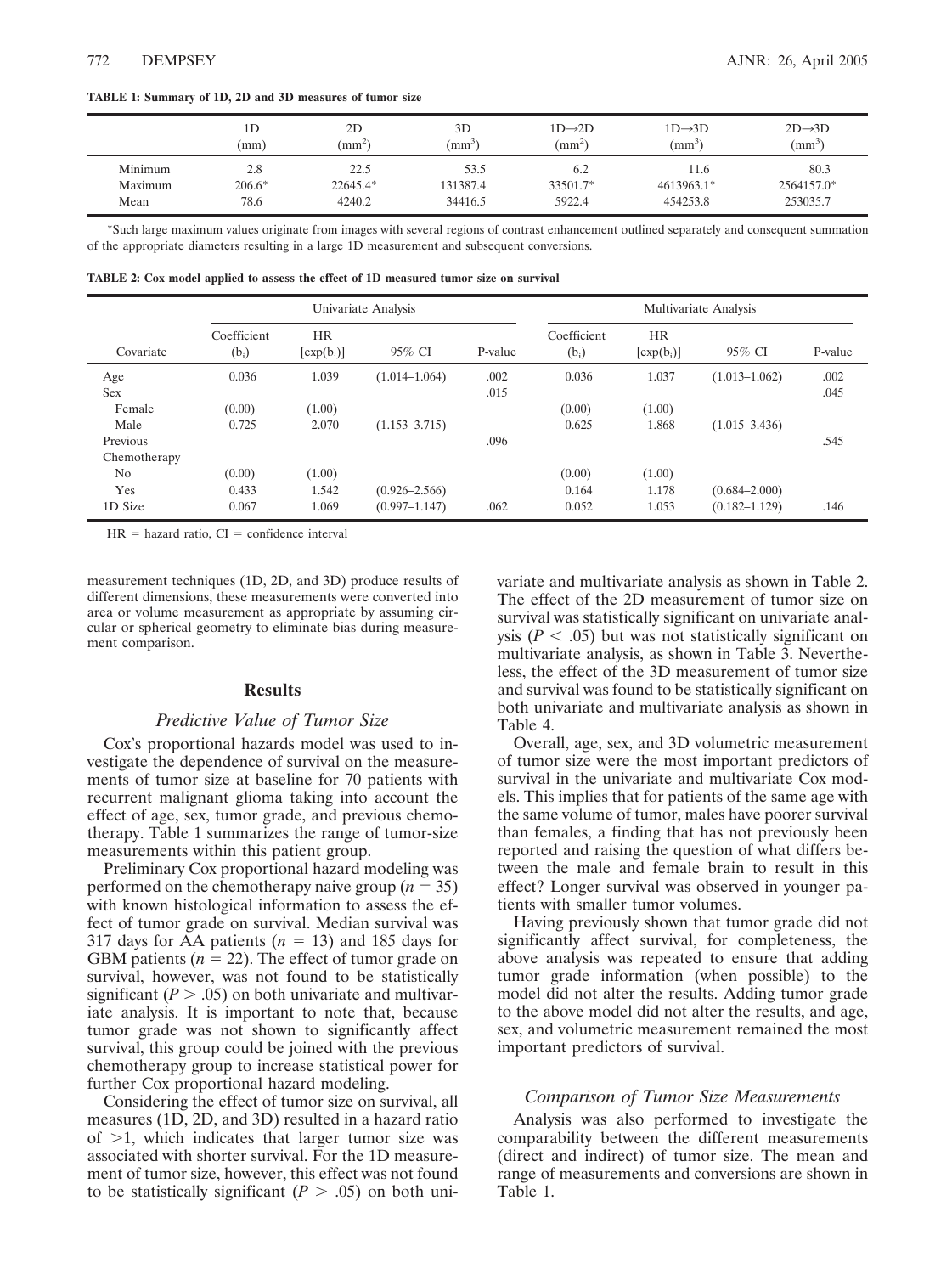#### **TABLE 3: Cox model applied to assess the effect of 2D measured tumor size on survival**

|                | Univariate Analysis    |                            |                   |         | Multivariate Analysis  |                            |                   |         |
|----------------|------------------------|----------------------------|-------------------|---------|------------------------|----------------------------|-------------------|---------|
| Covariate      | Coefficient<br>$(b_i)$ | <b>HR</b><br>$[\exp(b_i)]$ | 95% CI            | P-value | Coefficient<br>$(b_i)$ | <b>HR</b><br>$[\exp(b_i)]$ | 95% CI            | P-value |
| Age            | 0.038                  | 1.039                      | $(1.014 - 1.064)$ | .002    | 0.036                  | 1.037                      | $(1.013 - 1.062)$ | .003    |
| Sex            |                        |                            |                   | .015    |                        |                            |                   | .039    |
| Female         | (0.00)                 | (1.00)                     |                   |         | (0.00)                 | (1.00)                     |                   |         |
| Male           | 0.725                  | 2.070                      | $(1.153 - 3.715)$ |         | 0.648                  | 1.912                      | $(1.033 - 3.539)$ |         |
| Previous       |                        |                            |                   | .096    |                        |                            |                   | .601    |
| Chemotherapy   |                        |                            |                   |         |                        |                            |                   |         |
| N <sub>0</sub> | (0.00)                 | (1.00)                     |                   |         | (0.00)                 | (1.00)                     |                   |         |
| Yes            | 0.433                  | 1.542                      | $(0.926 - 2.566)$ |         | 0.144                  | 1.155                      | $(0.673 - 1.082)$ |         |
| 2D Size        | 0.006                  | 1.006                      | $(1.000 - 1.012)$ | .046    | 0.004                  | 1.004                      | $(0.999 - 1.010)$ | .140    |

 $HR = hazard ratio$ .  $CI = confidence interval$ 

| TABLE 4: Cox model applied to assess the effect of 3D measured tumor size on survival |  |  |  |  |
|---------------------------------------------------------------------------------------|--|--|--|--|
|---------------------------------------------------------------------------------------|--|--|--|--|

|                      | Univariate Analysis    |                           |                   |         | Multivariate Analysis  |                           |                   |         |
|----------------------|------------------------|---------------------------|-------------------|---------|------------------------|---------------------------|-------------------|---------|
| Covariate            | Coefficient<br>$(b_i)$ | <b>HR</b><br>$[exp(b_i)]$ | 95% CI            | P-value | Coefficient<br>$(b_i)$ | <b>HR</b><br>$[exp(b_i)]$ | 95% CI            | P-value |
| Age                  | 0.038                  | 1.039                     | $(1.014 - 1.064)$ | .002    | 0.034                  | 1.034                     | $(1.010 - 1.058)$ | .005    |
| <b>Sex</b><br>Female | (0.00)                 | (1.00)                    |                   | .015    | (0.00)                 | (1.00)                    |                   | .003    |
| Male                 | 0.725                  | 2.070                     | $(1.153 - 3.715)$ |         | 0.936                  | 2.551                     | $(1.361 - 4.781)$ |         |
| Previous             |                        |                           |                   | .096    |                        |                           |                   | .115    |
| Chemotherapy         |                        |                           |                   |         |                        |                           |                   |         |
| N <sub>0</sub>       | (0.00)                 | (1.00)                    |                   |         | (0.00)                 | (1.00)                    |                   |         |
| Yes                  | 0.433                  | 1.542                     | $(0.926 - 2.566)$ |         | 0.430                  | 1.537                     | $(0.900 - 2.626)$ |         |
| 3D Size              | 0.019                  | 1.019                     | $(1.009 - 1.029)$ | .000    | 0.025                  | 1.026                     | $(0.015 - 1.036)$ | .000    |

 $HR = hazard ratio, CI = confidence interval$ 

Figure 2 demonstrates that, although a relationship exists between the 1D and 2D measurement of tumor size  $(r = 0.85 \, P < .05)$ , the measurements are not in agreement with the 1D measurement, giving higher values than the 2D measurement. This is expected, as by definition, the perpendicular diameter used in the 2D measurement will be less than the largest 1D diameter, introducing a systematic error in the conversion of the 1D measurement to 2D proportions. For these measurements, the mean difference was 1681.91 mm<sup>2</sup>, which is not close to zero, thus implying there is an overall bias. This is supported by the second plot, in which we see a clear relationship between difference and mean  $(r = 0.73; P < .05)$ . The 95% confidence interval for the bias is 834 –2528 mm2 .

Similar findings are shown in Fig 3 comparing the 1D with the 3D measurement  $(r = 0.44; P < .05)$ . This demonstrates that (as expected) recurrent gliomas are not spherical in shape and that the 1D measurement overestimates tumor size. For these measurements, the mean difference was 419,837.3 mm<sup>3</sup>, which, again, is not close to zero, implying there is bias. This is supported by the second plot, in which we see a clear relationship between difference and mean  $(r = 0.998; P < .05)$ . The 95% confidence interval for the bias is  $230,985.2 - 608,689.4$  mm<sup>3</sup>.

Again, Fig 4 shows that, although a relationship is present between the 2D and 3D measures  $(r = 0.47; P <$ .05), the measurements are not in agreement with the



FIG 2. Tumor size measured using 1D and 2D techniques. *A*, 1D versus 2D technique plotted showing line of equality (*r* 0.85;  $P <$  .05),  $B$ , Difference versus mean of tumor size measured by the two methods.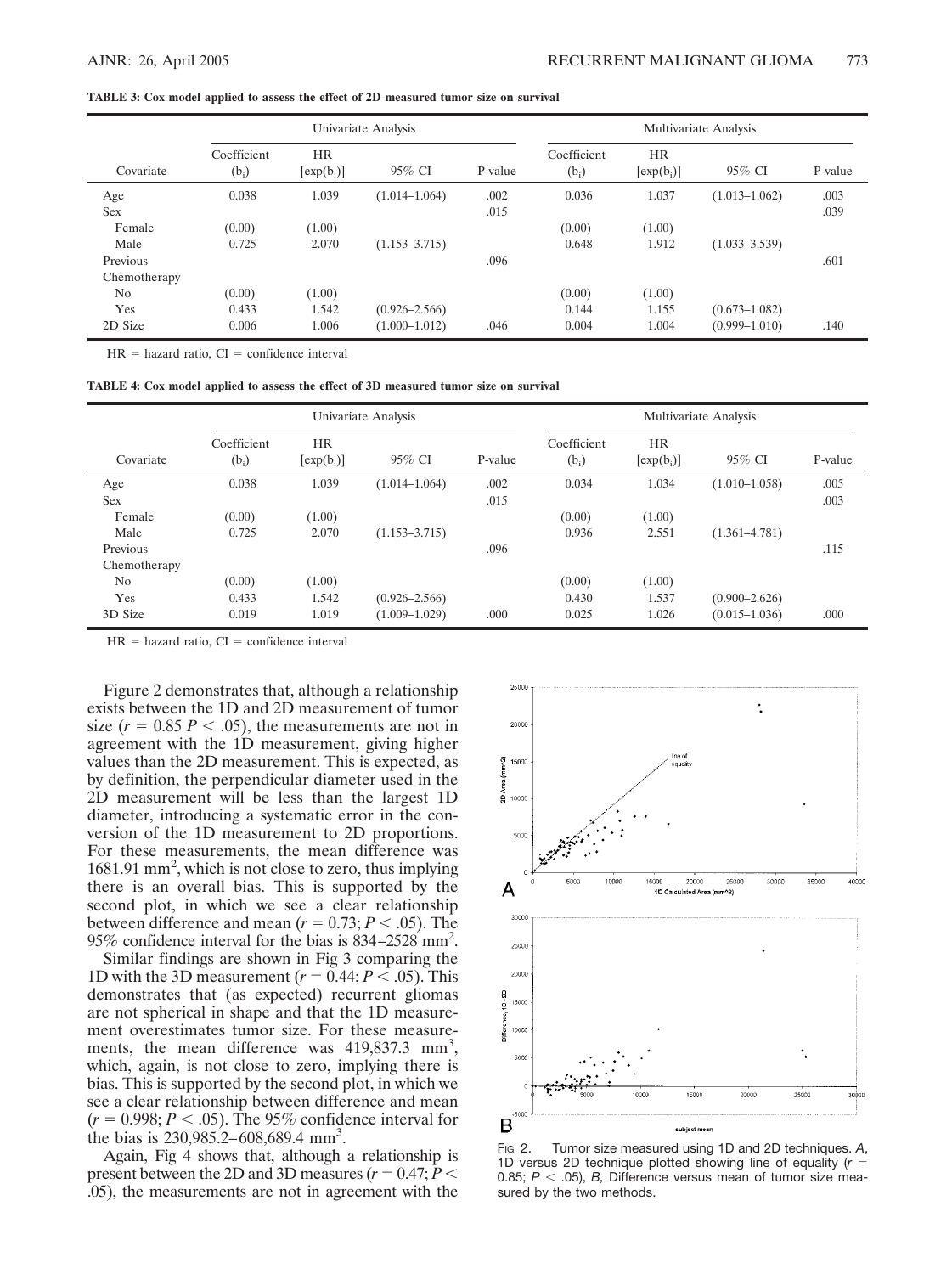

FIG 3. Tumor size measured using 1D and 3D techniques. *A,* 1D versus 3D technique plotted showing line of equality (*r* 0.44;  $P < .05$ ). *B*, Difference versus mean of tumor size measured by the two methods.

2D measurement, giving higher values than the more accurate 3D measurement. For these measurements, the mean difference was  $218,619.2$  mm<sup>3</sup>, implying there is bias. This is supported by the above plot in which we see a clear relationship between difference and mean  $(r = 0.99; P < .05)$ . The 95% confidence interval for the bias is  $123,507.9 - 313,730.6$  mm<sup>3</sup>.

## **Discussion**

Measurement of tumor size is heavily relied upon to assess response to therapy in recurrent malignant glioma. It is not known whether the use of tumor size for these purposes is clinically valid, and consequently it is not clear which measurement, if any, should be used. We have addressed this issue by clinically evaluating the three most-common techniques employed and have shown the 3D measurement of contrastenhancing tumor volume to be prognostic (with age and sex) for survival whereas corresponding 1D and 2D measurements are not.

Few studies have assessed the relationship between tumor size and outcome in this form of cancer, and of those that have only one measurement technique was studied per patient group. One group showed 3D contrast-enhancing volume to be prognostic (1), and two groups showed 2D area measurement to be nonprognostic (2, 3). The effect of measurement technique on actual response has been studied previously and showed significant differences (11). Ours, how-



FIG 4. Tumor size measured by 2D and 3D techniques. *A,* 2D versus 3D technique plotted showing line of equality  $(r = 0.47)$ ; *P* .05). *B,* Difference versus mean of tumor size measured by the two methods.

ever, is the first study to investigate the three measurement techniques on the same patient group and assess the clinical validity of the measurement. Our findings, supported by the above previous studies, must cast serious doubt on the use of 1D and 2D measures to assess response to therapy as currently advised by international protocols  $(4-6)$ .

Although we have shown the 3D measure to be superior to the 1D and 2D measures, we recognize that manual outlining of contrast enhancement is far from ideal. This measurement is based on the assumption that enhancing regions represent tumor and not some other disease process. This can be problematic, because there can be significant necrotic and cystic components apparent when high-grade malignant glioma recurs, although these areas will be excluded from the measurement when possible. Radiation necrosis often appears as an enhancing mass and can be indistinguishable from recurrent tumor on MR imaging. Functional imaging is required to identify and exclude radiation necrosis, although this imaging is rarely included in clinical trial imaging protocols. Therefore, while the potential of inclusion of radiation necrosis in our measurement of tumor size is a limitation, our measurements represent the clinical circumstances. Furthermore, there is the argument that we are directly measuring BBB dysfunction and therefore only indirectly measuring tumor size. Another concern is that cells will inevitably have spread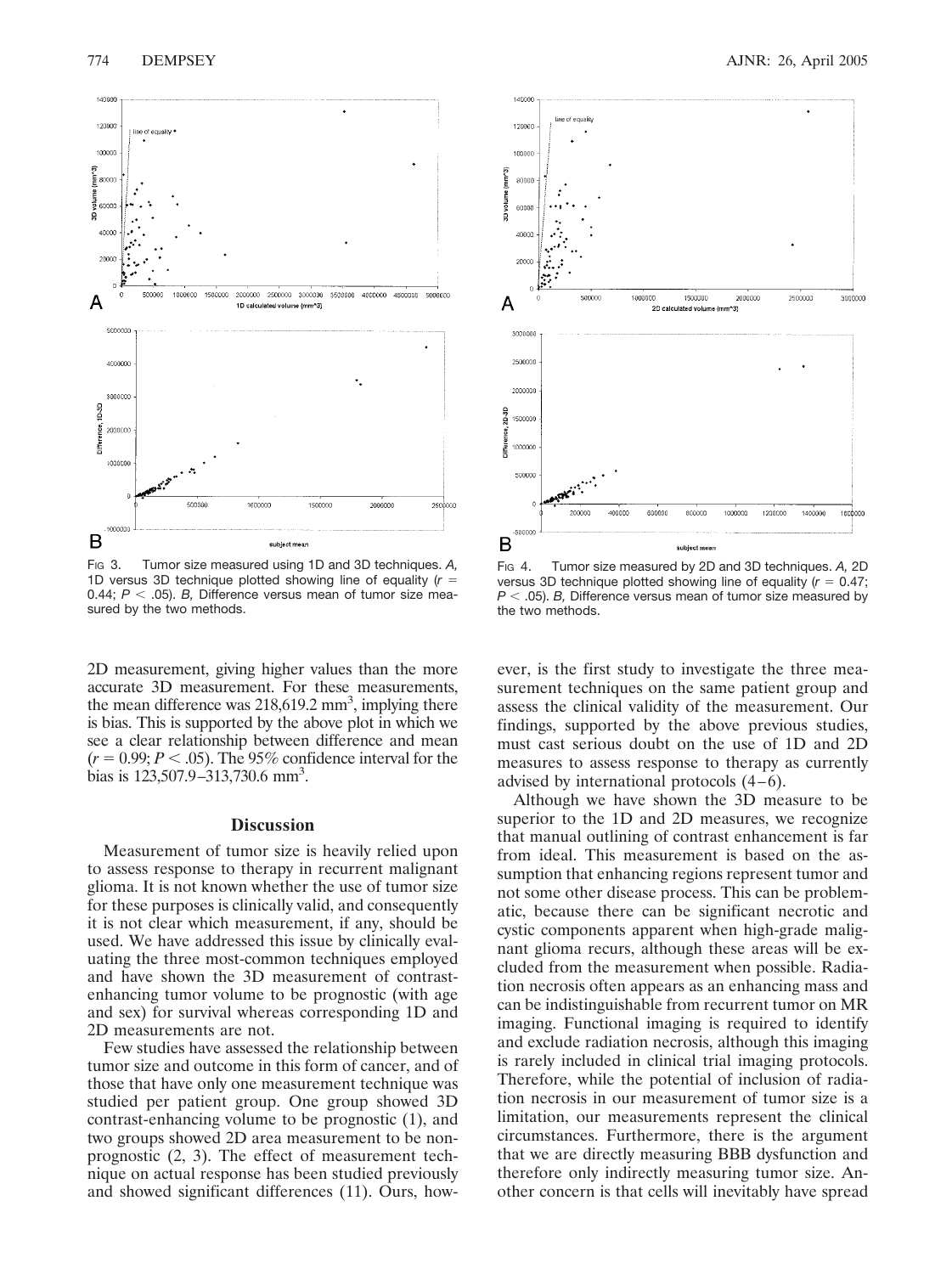beyond the neoplasm's identifiable enhancing mass into surrounding tissue (12).

The second aim of this study was to compare the different tumor size measurement techniques. Although it is well recognized that 1D and 2D tumor measurements are not as representative of tumor size as true volume calculations, especially in irregularly shaped tumors, they are widely employed, and indeed recently published response assessment criteria will increase the use of the 1D measurement (6). Despite "best-case" circumstances, our study has shown that 1D, 2D, and 3D techniques commonly used to measure tumor size are not comparable and both the 1D and 2D techniques overestimate tumor size. The 95% confidence intervals for the bias between the different measures are of an extent that we must assume to be clinically significant.

A slight limitation of this study is that, whereas the 2D WHO criteria (4) state that when there are multiple lesions all the products should be summed, this study differs from this as the 1D diameters have been summed and then multiplied by the perpendicular diameter to gain the product. It is unlikely that this difference would affect the overall result.

There are various sources of error present in all quantitative analysis of MR imaging that can be difficult to assess: partial volume, head tilt, plane of view, noncontiguous sections, contrast and intensity manipulation, and radio-frequency field inhomogeneities. Lesion-size measurement error can be assessed and has been shown in multiple studies to be significant with various influencing factors: lesion size and intra- and interobserver variabilities (13–15). Obviously, the 1D and 2D measurements require subjective selection of section showing maximum diameter and maximum area and so on, introducing further sources of error into the measurement (16, 17). It should be noted that most of these studies assessed measurement error with spherically shaped lesions, and, therefore, these errors could be accentuated greatly when investigating malignant glioma.

For our study, all measurements are based on the manual outlining of regions of enhancement by a single, experienced neuroradiologist, thus eliminating interobserver variability. Nevertheless, inherent intraobserver variability remains.

### **Conclusion**

Consideration of the results presented here showing that, in best-case circumstances, the 1D or 2D measurement techniques, as advocated by current response criteria  $(4-6, 18)$ , are neither prognostic of overall survival nor compare with the more accurate volumetric measurement—must cast serious doubt on the use and validity of these response protocols in recurrent malignant glioma.

# **Appendix**

# *Objective Calculation of 1D and 2D Measurement of Tumor Size Using Manually Drawn Regions of Interest*

Regions of interest defined by the single observer were imported into Microsoft Excel using Text Import Wizard.

Header and footer information was deciphered and characters converted into *x, y* coordinate data for calculation of maximum diameter.

Validation of conversion was undertaken by plotting converted data using Microsoft Excel Chart Wizard and comparing with original region of interest.

For each region, the length between each *x, y* coordinate and every other *x, y* coordinate within region was calculated using Pythagorean theorem, to find the maximum diameter.

If more than one region per section, these maximum diameters were summed.

The overall largest diameter (or summed diameters) was recorded as 1D measurement of tumor size.

The number of sections with a region of interest multiplied by section thickness in the orthogonal orientation was multiplied by this overall largest diameter to obtain an objective 2D measurement of tumor size.

## **Acknowledgments**

We are grateful to Alkermes, Inc., for granting us access to these data.

#### **References**

- 1. Chow KL, Gobin YP, Cloughesy T, et al. **Prognostic factors in recurrent glioblastoma multiforme and anaplastic astrocytoma treated with selective intra-arterial chemotherapy.** *AJNR Am J Neuroradiol* 2000;21:471– 478
- 2. Reeves GI, Marks JE. **Prognostic significance of lesion size for glioblastoma multiforme.** *Radiology* 1979;132:469 – 471
- 3. Wood JR, Green SB, Shapiro WR. **The prognostic importance of tumor size in malignant gliomas: a computed tomographic scan study by the Brain Tumor Cooperative Group.** *J Clin Oncol* 1988;6:338 –343
- 4. Miller AB, Hoogstraten B, Staquet M, Winkler A. **Reporting results of cancer treatment.** *Cancer* 1981;47:207–214
- 5. Macdonald DR, Cascino TL, Schold SC Jr, Cairncross JG. **Response criteria for phase II studies of supratentorial malignant glioma.** *J Clin Oncol* 1990;8:1277–1280
- 6. Therasse P, Arbuck SG, Eisenhauer EA, et al. **New guidelines to evaluate the response to treatment in solid tumors: European Organization for Research and Treatment of Cancer, National Cancer Institute of the United States, National Cancer Institute of Canada.** *J Natl Cancer Inst* 2000;92:205–216
- 7. Gregor A, Lind M, Newman H, et al. **Phase II studies of RMP-7 and carboplatin in the treatment of recurrent high grade glioma: RMP-7 European Study Group.** *J Neurooncol* 1999;44:137–145
- 8. Cox DR. **Regression models and life tables.** *J R Statist Soc B* 1972;34:187–220
- 9. Wong ET, Hess KR, Gleason MJ, et al. **Outcomes and prognostic factors in recurrent glioma patients enrolled onto phase II clinical trials.** *J Clin Oncol* 1999;17:2572
- 10. Bland M. *An introduction to medical statistics.* Oxford: Oxford University Press;2000:272
- 11. Warren KE, Patronas N, Aikin AA, et al. **Comparison of one-, two-, and three-dimensional measurements of childhood brain tumors.** *J Natl Cancer Inst* 2001;93:1401–1405
- 12. Kelly PJ, Daumas-Duport C, Scheithauer BW, et al. **Stereotactic**